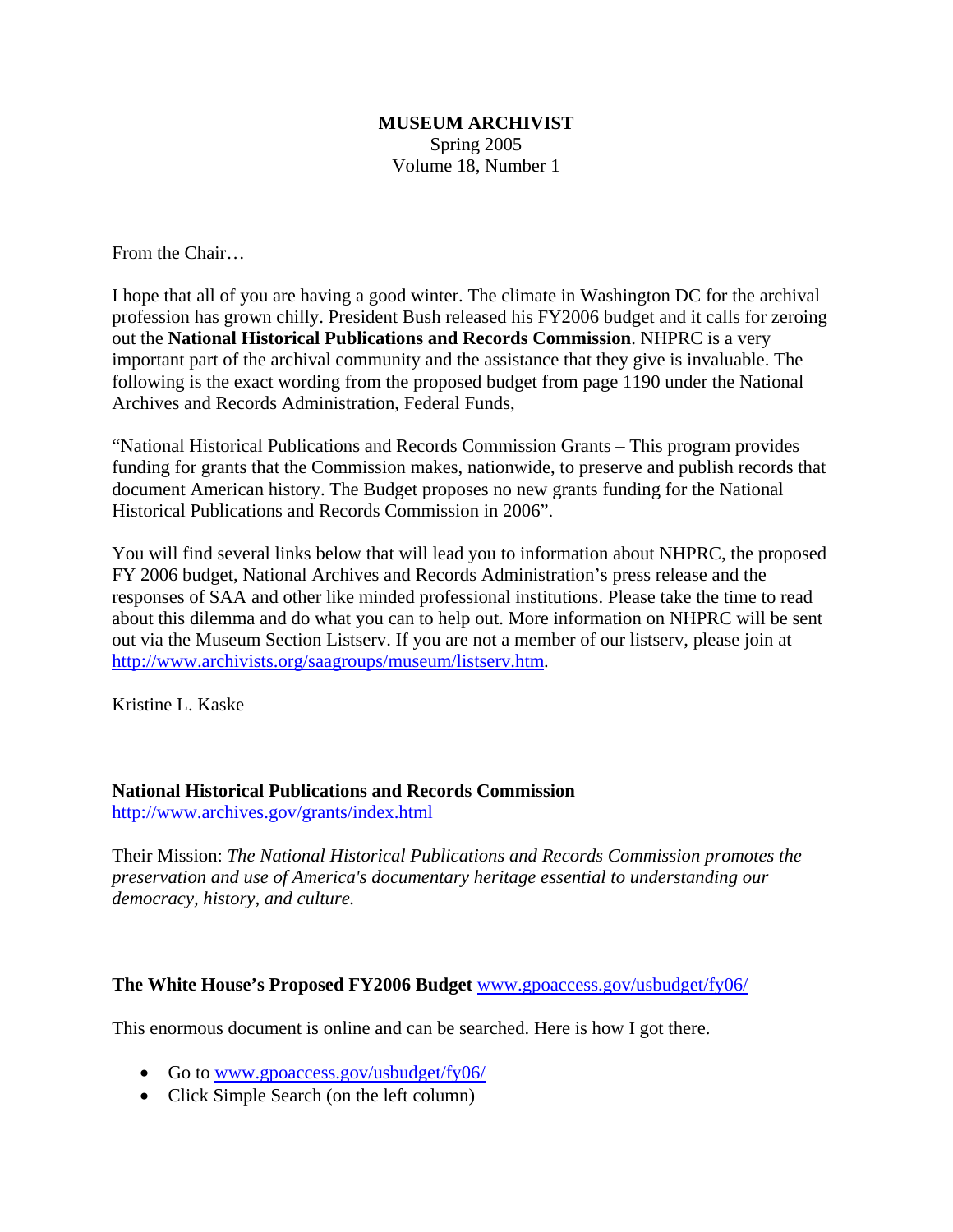- Click Budget for the U.S., FY2006 and write "historical publications" in the search field.
- Press Submit.
- The information should come up as the second match as "**[06 Budget Appendix] NATIONAL ARCHIVES AND RECORDS ADMINISTRATION".**
- You can then open it as a text of pdf file.

**National Archives and Records Administration's Press Release regarding FY 2006 Budget proposal http://www.archives.gov/media\_desk/press\_releases/nr05-36.html**

## **Responses from Professional Organizations:**

- **SAA http://www.archivists.org/news/nhprc-FY2006.asp**
- **National Coalition for History http://www.h-net.org/%7Ench/nhprc.html**
- **Council of State Historical Records Coordinators http://www.coshrc.org/issues/NHPRC-NARA-06budget/index.htm**

# **ARTICLES**

**Roman Bronze Works Records at Amon Carter Museum Archives**  Paula Stewart Amon Carter Museum

**'S' is for Spurious - A Short history of The Lincoln Museum's Vertical File**  Carolyn Texley The Lincoln Museum

## **Roman Bronze Works Records at Amon Carter Museum Archives**

Paula Stewart Archivist Amon Carter Museum Fort Worth, Texas Paula.stewart@cartermuseum.org

In keeping with its mission to support art history research, the Amon Carter Museum Archives oversees not only the institutional archives but a number of special collections as well. One of these collections is the business records of the Roman Bronze Works Foundry, which documents the work of hundreds of sculptors who had pieces cast at the foundry throughout the  $20<sup>th</sup>$  century.

The Roman Bronze Works was one of the United States' leading fine-arts foundries during the first half of the twentieth century. Riccardo Bertelli established the firm in Brooklyn, New York,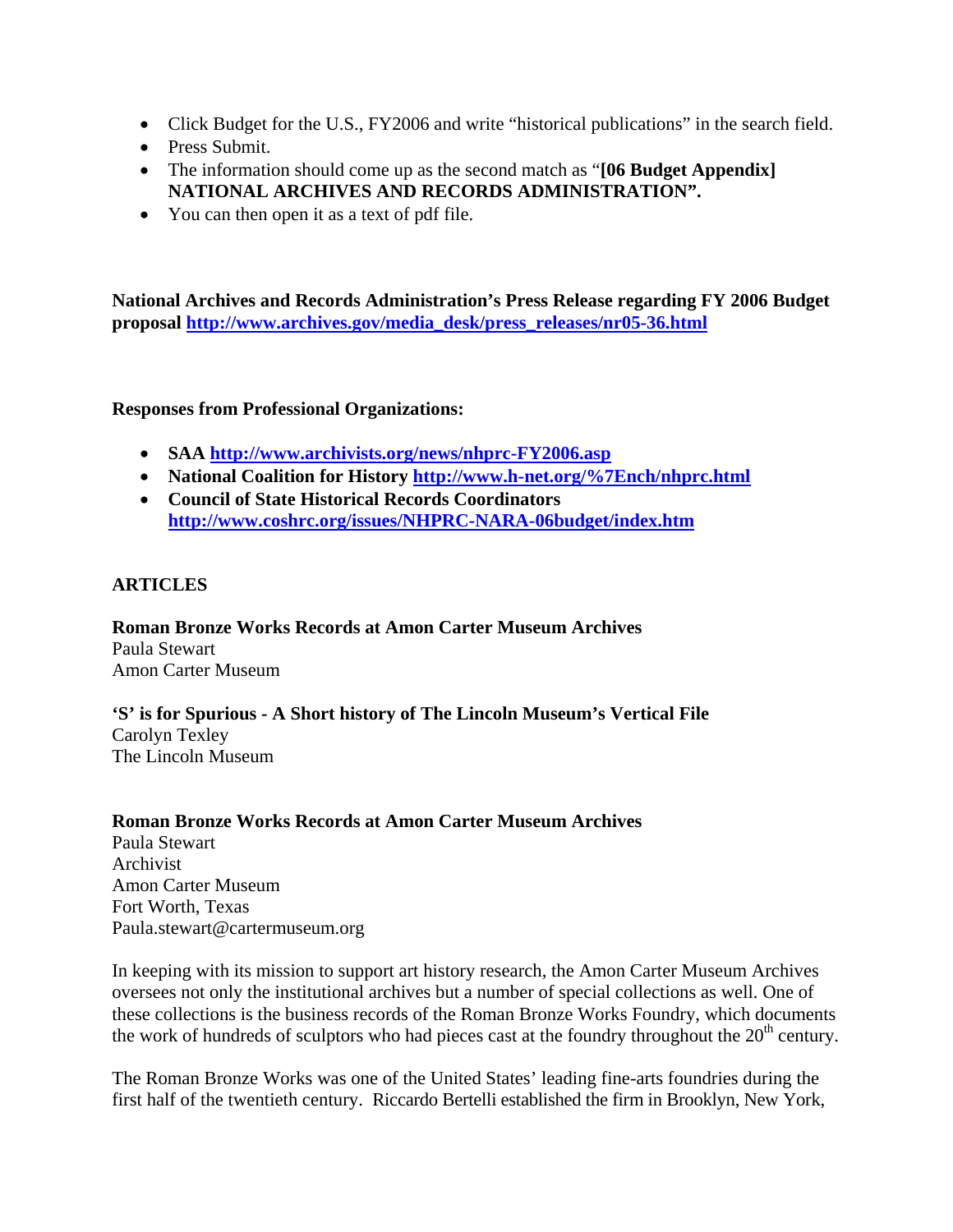in 1899, to cast art sculpture. From approximately 1920 to 1948, the foundry operated as a subsidiary of the General Bronze Corporation. While it continued to cast art sculpture, the company also produced more commercial pieces, including such architectural elements as floor registers, door jambs, window casings, lamps, and sconces. In 1948, the Schiavo family, which had been associated with the foundry since 1904, bought the company from the General Bronze Corporation, and the foundry returned to casting primarily art sculpture.

The records acquired by the Carter include those from the foundry's period of greatest activity: approximately 1902 until the mid-1960s. The collection encompasses a wide array of materials, including:

- general ledgers dating from 1902 through 1977
- order books documenting orders placed from 1928 through 1958
- card indexes of clients
- business operations files

• job files that record pieces cast from 1927 through 1977; these files may contain correspondence, invoices, artist's sketches and drawings, photographs, and small architectural drawings

- a plaster model index that lists the 1948 inventory of plaster models at the foundry
- a Conrad Schmitt Studios sample book, a photograph album of decorative elements and fixtures manufactured by General Bronze Corporation for the Schmitt Studios
- 791 oversize architectural drawings (primarily blueprints) illustrating decorative elements and fixtures and their placement in ten buildings constructed in Boston, Chicago, Cincinnati, New York, Pittsburgh, and Washington, DC between 1931 and 1941

Years of storage throughout the foundry building—in filing cabinets and boxes in offices, in a basement with a window open to the East River, behind furnaces—had left the records covered in dirt and soot. When the records arrived in Fort Worth, we first stabilized them and then had Mary Todd Glaser from the Northeast Document Conservation Center conduct a conservation assessment. Using Glaser's recommendations and an internal evaluation of the most useful records, we developed a work plan and obtained funding from the Getty Grant Program for cleaning, arranging, and describing the job files. Because of the amount of labor involved in processing the job files…and the need to suspend this work while we participated in planning, building, and opening a renovated and greatly expanded museum…the processing begun in 1997 was only completed in 2003.

The most time-consuming task was the development of a database listing every piece of sculpture represented in the job files. Job file titles sometimes indicated only the gallery or the patron for whom the piece was being cast but not the artist and many times more than one piece was documented in a job file; therefore, a database from which we could generate reports would improve access to the contents of each file. This was the first database developed in the archives, and although it is very simple, it has been extremely useful and already justified the extra time required developing it.

Some work remains: we must finish the finding aid and consider whether or not we want to make parts of the collection available electronically or on the Web. However, the collection is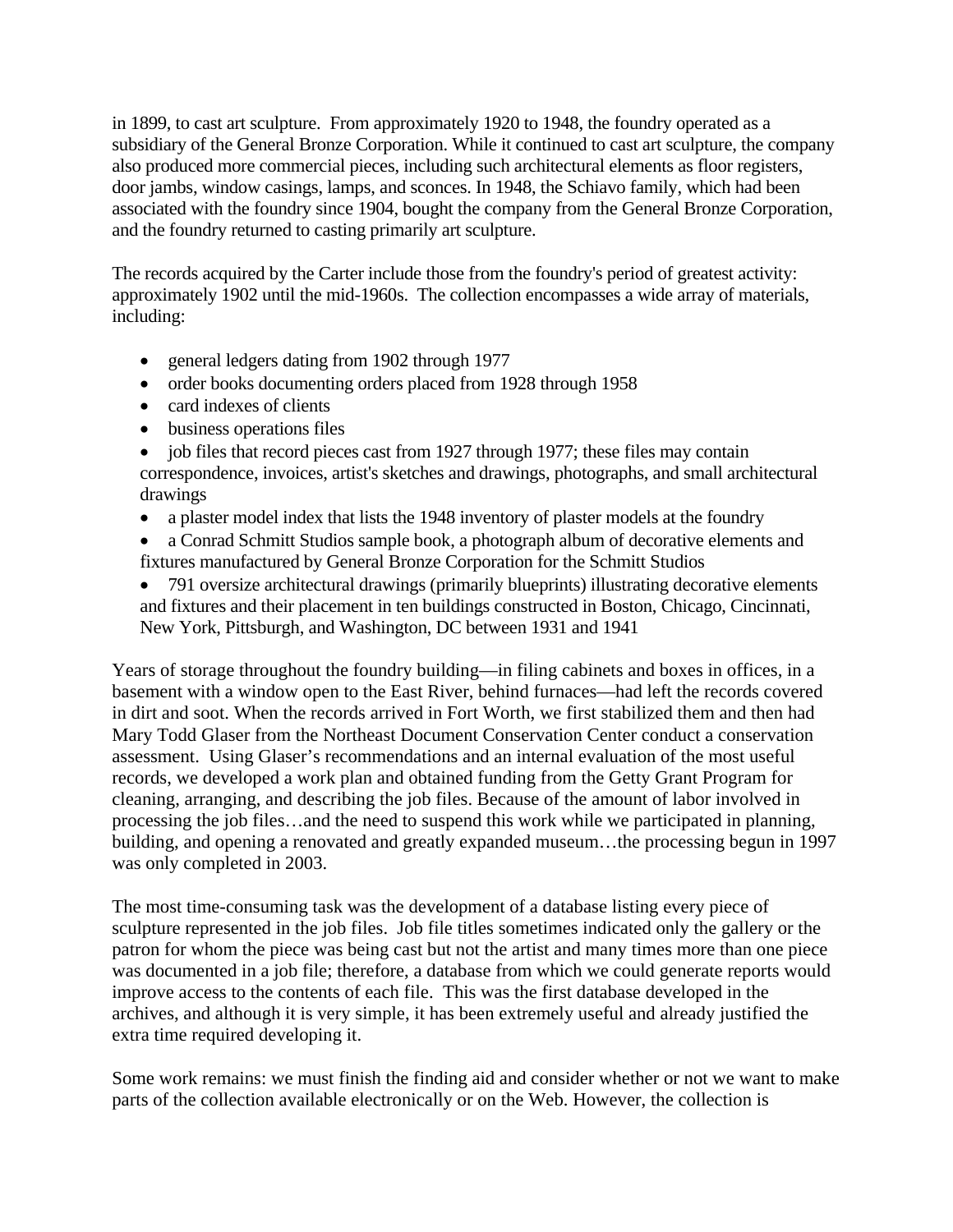currently open to researchers. Users so far have included owners and dealers looking for information to authenticate pieces in their possession, museums wanting documentation for object files, conservators requiring information on a sculpture's composition and original patina, and of course, art historians.

We anticipate that increased access to the information in these records will encourage new scholarship, expanding what we know about sculpture and bringing to light new sculptors and pieces. Indeed, a recent request for information has done just that. In December 2004, Dr. Sandra Underwood, Professor of Art History, Emerita, at St. Mary's College in Maryland, contacted me. Dr. Underwood is preparing a manuscript on Sylvia Shaw Judson's *Bird Girl*, a sculpture made famous by its appearance on the cover of John Berendt's book *Midnight in the Garden of Good and Evil* and in the movie based on the book. The sculpture now resides at the Telfair Museum in Savannah. The Telfair Museum had contacted the Carter in 1997 to find out if the Roman Bronze Works' records included information on the *Bird Girl.* Since the collection was unprocessed at that time, we were unable to locate records for the sculpture. Dr. Underwood wanted to know if we had found any information while processing the collection. Happily, we *had* found records and Dr. Underwood discovered new information about the piece, including that *Bird Girl* was not the sculpture's original name.

The museum hopes that this will be just one of many such stories. For additional information on the collection, please contact Paula Stewart at paula.stewart@cartermuseum.org or 817.989.5077.

# **'S' is for Spurious - A Short history of The Lincoln Museum's Vertical File**

Carolyn Texley Director of Collections The Lincoln Museum, Fort Wayne, Indiana

I found the following article teaser from the inside cover of the Feb.1957 issue of the *Saturday Evening Post*: "The Lincoln Cult!" was the headline. "Many millions of Americans still actively love our  $16<sup>th</sup>$  president – Abraham Lincoln – and follow him eagerly through fact and legend. This week in The Saturday Evening Post you will read about a leader of the "Lincoln Cult", a man who knows more about Lincoln than Mary Todd ever did! He's Dr. R. Gerald McMurtry, director of the foundation sponsored by the Lincoln National Life Insurance Company in Ft. Wayne, Ind. He'll tell you how to bake Lincoln's favorite cake and how to start your own hobby of Lincoln studies."

This ad expresses two important aspects of documenting (or collecting) Lincoln at The Lincoln Museum: Lincoln's appeal to people of all varieties – (by no means limited to professionals or academics), and that the Lincoln Museum provides information on all aspects of Lincoln to those audiences. Our vertical file includes many items created by those Lincoln hobbyists. Their scrapbooks, carefully compiled collections of newspaper clippings and images of Lincoln, also include prints, photographs, as well as coloring book pages and paper dolls of the Lincoln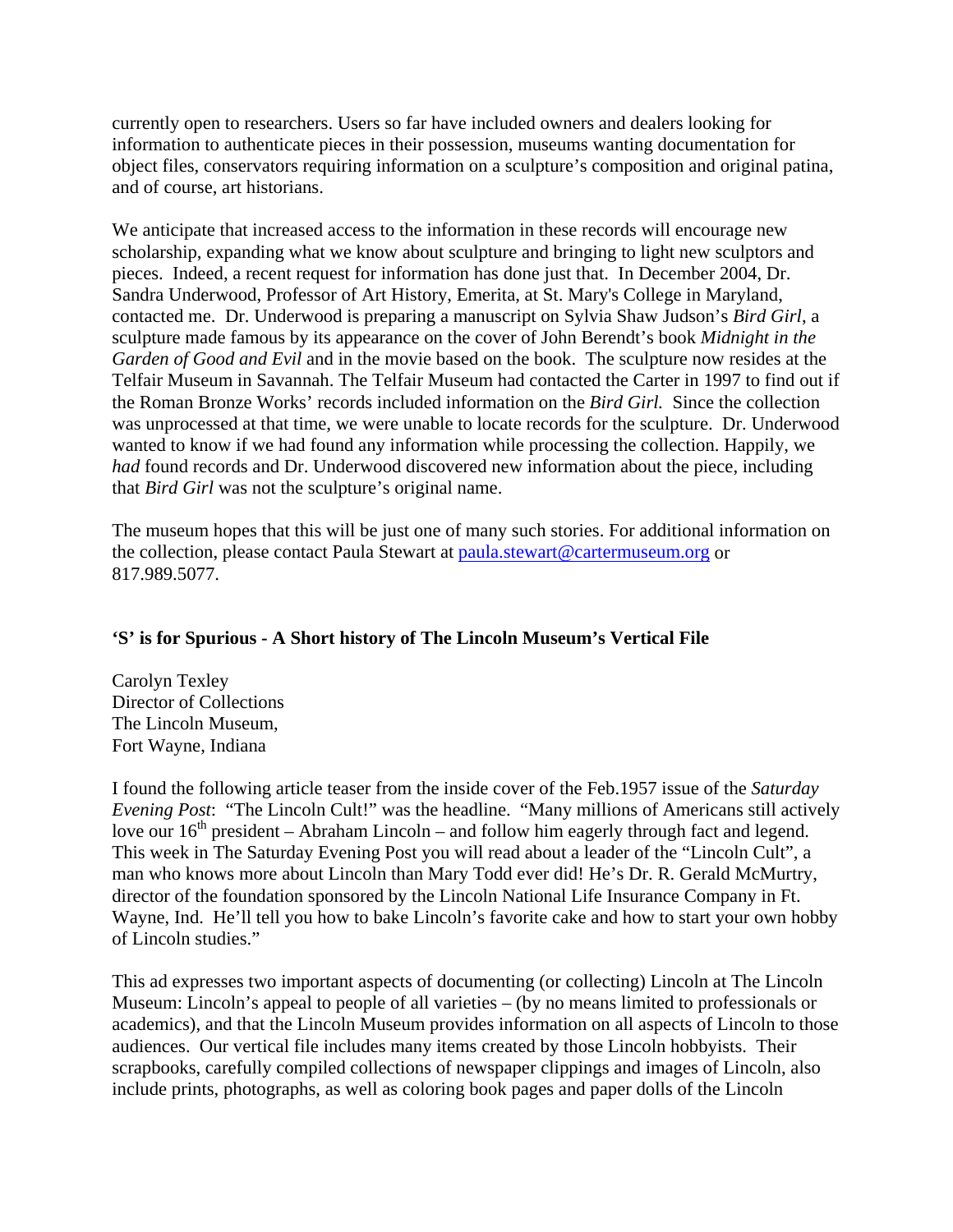family. Research use of these scrapbooks has been limited up to this point, but with the other more encyclopedic aspects of the vertical file, we can provide future researchers with abundant resources for studying the social history of many aspects of collecting Lincoln.

The Museum was organized in 1928 by the Lincoln National Life Insurance Corporation as the Lincoln Historical Research Foundation. The Corporation board members (most of whom were avid Lincoln collectors) hired Louis A. Warren as its first director. A noted writer and speaker on Lincoln, Warren was especially noted for his work on Lincoln's early life (in Kentucky and Indiana until the age of 21) and genealogy. Warren brought his research files, including  $19<sup>th</sup>$ century newspaper clippings, and copies of local public records related to early American Lincoln ancestors, which became the basis for the Museum's vertical file.

As a clearing house for reliable information on Lincoln (many outrageous myths were circulating at the time) the Foundation's mission was to disseminate accurate Lincoln information to the general public. In the early  $20<sup>th</sup>$  century, there was a lot of unsubstantiated myth about Lincoln accepted as fact. Warren began publishing a weekly one page journal in April, 1929 (*Lincoln Lore*) intended as a cumulative encyclopedia on Lincoln. He covered a broad range of subjects in the early issues: the route of Lincoln's funeral train, details of Lincoln's nomination in 1860, Lincoln memorials, Lincoln's three treasurers, etc. *Lincoln Lore* issues were mailed out (by the life insurance corporation) as press releases, and Warren incorporated them into his research subject files – a natural consequence of keeping the journal to a single, limited aspect of the Lincoln universe. Research requests arrived immediately, and all research correspondence was added to the growing subject filing system. The Corporation also provided Warren with the use of a Lincoln-related clipping service on current Lincoln articles. All of these elements were combined in a single local topical subject file – the Lincoln Museum vertical file was born. It now occupies 30 five drawer legal size filing cabinets.

Other elements included were ephemeral items such as programs, invitations and announcements from Lincoln related celebrations, symposia and events held nationwide. Small prints and engravings, and some photographs were also interfiled, as well as correspondence related to building the Museum's library and artifact collection. The 'Collections' section of the files covers a wide variety (most if not all) of major individual and institutional collectors, at least through the 1960s. Warren and his successors had the funding available for aggressive and consistent collecting in all areas of Lincolniana, during a long period (ending in the 1970s) when Lincoln items were much more affordable. Each director (there were only three between 1928 and 1992) added a different perspective and expertise to the collection which was also reflected in the vertical file. The Museum's collection was described in that 1957 Saturday Evening Post article as 'catholic without being undiscriminating,' which is also a good description of the vertical file materials.

Revealing the character of each director's administration, the vertical file offers much to the understanding of the institutional history of the Museum. I was able to use it effectively in writing the text for the  $75<sup>th</sup>$  anniversary exhibit mounted in 2003. The background on how the Museum has developed was enhanced by the consistency and organization of the files. Warren's original subject headings (not Library of Congress Subject Headings, but very useful in their